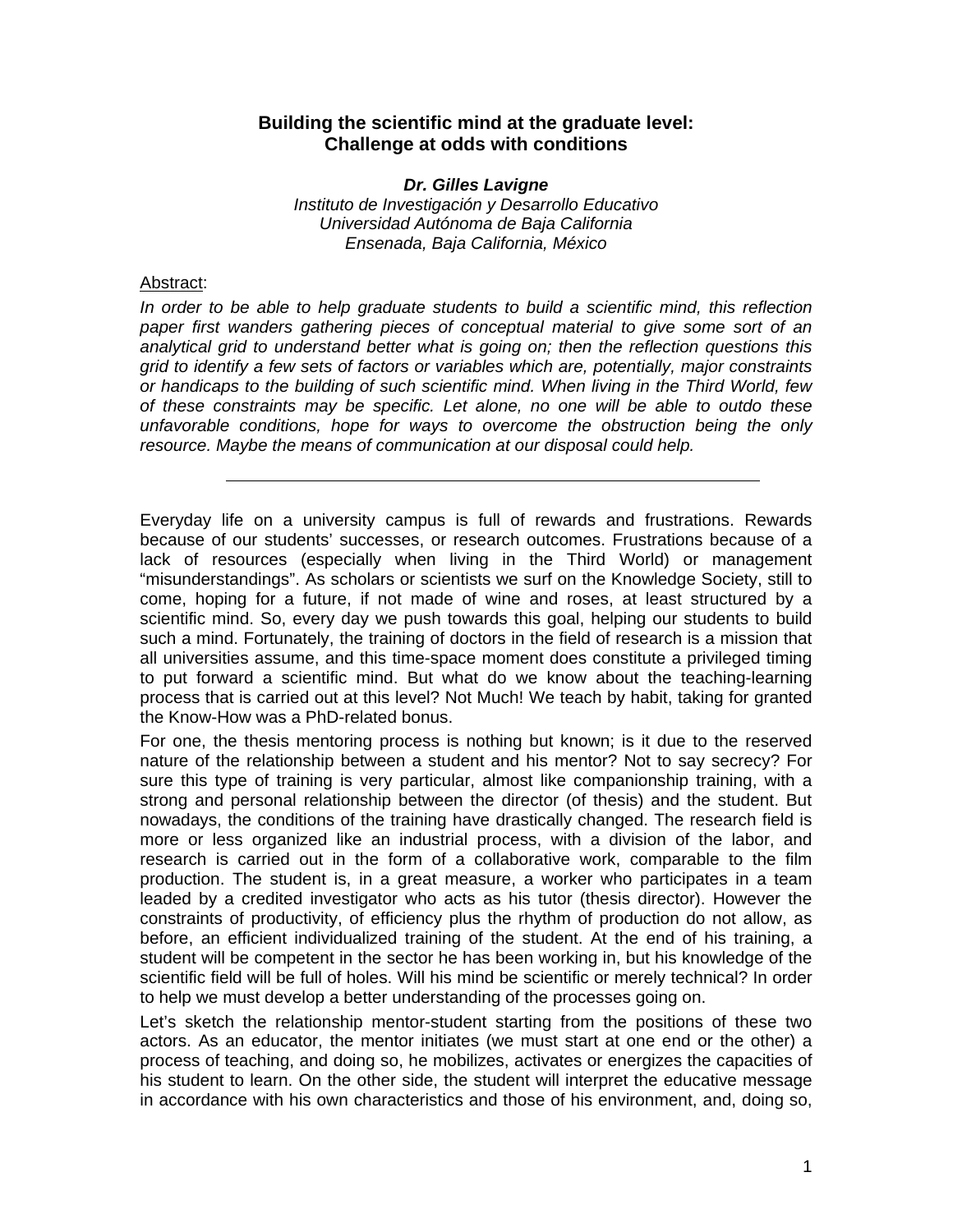he will give value the mentor's teaching. It is conceivable then that the relationship between both of them be built on the articulation of two processes.

Through his educative activity, the mentor builds a message made of conceptual or practical knowledge as information. Developing such a message, the mentor will have to design a structure to shape the information so that the student be able to understand it. Doing so, he will give a form to his message, integrating as a whole not only pieces of knowledge, but also values, bits of experience, all subject to the conditions prevailing at this moment. In other words, he will be creating something similar to a work of art.

We know that a student, within his learning activity, will produce his proper understanding of the educative message he received, accordingly with his previous knowledge, his personal characteristics and with the conditions prevailing at that moment. That means he undergoes a process through which he receives, perceives and interprets the message. In other words, he is building a personal interpretation of the educative message similar to the interpretation of a work of art.

The meaning of such a message resides in its form made of signs not in the materials it is made of. This educational setting may therefore be compared to some semiotics setting as the one proposed by Nattiez (1990) and it may be opportune to use such semiotics concepts to draw a schema of the involved processes. As pointed by C. Castoriadis (see Morin, 2002, p. 60), the educational process may be typed as *poietic*, and the interpretative one as *esthesic*.



Figures 1: Outline of the relationship trainer-student in a tutorship situation.

The distinction which Gordon (2002) is referring to allows differentiating an allopoietic process, meaning *educational for*… from a homeopoietic one, meaning *educational with*…. This distinction qualifies the mentor's relationship towards his students: or his intervention will be of value for all his students, or it will be defined within the relationship itself.

On the other hand, the esthesic process may integrate the double distinction "emic" and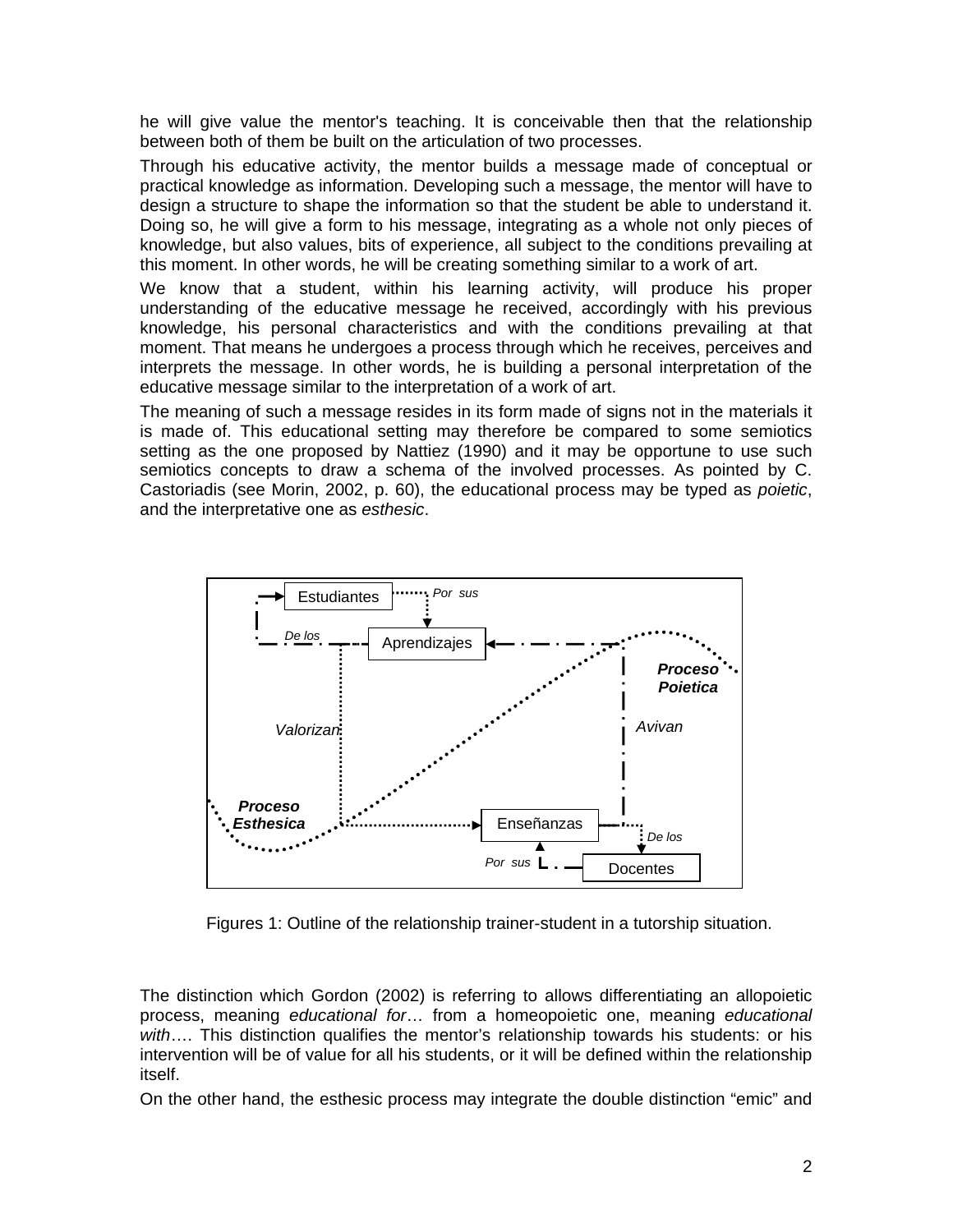"etic" introduced by Pike (no date) in social sciences to describe human behaviors or perceptions according to two interpretations. The introduction of this distinction in the field of the education would permit qualifying how a student perceives and interprets an educational message, mainly with his own criteria, or with academic ones, the result being a more customized learning in one case, and a more standardized one in the other.

The articulation of the educational processes, as drawn, gives an effective analytic grid which switches, partially, the issues of education from sciences to arts. The debate is not new, but if we do not oppose sciences to arts it may prove positive in the understanding of the learning process and the building of a scientific mind. We however need to deepen a little more the issues. What are the factors an educator must deal with while building such an educational message? There are a lot of them!



Figure 2: The sets of factors influencing the shaping of educational messages.

Among these sets of factors, there are two of them which may affect the building of a scientific mind whatever the personal characteristics of the trainer be; these are the values and the context ones.

Aside the general values one may share with his social community, a university trainer will integrate, consciously or not, scientific values as shaping variables in his educational messages. To illustrate the issues, we may retain three large sets of values which support methodology values: the Respect of Things or Beings, human, natural or else, supporting values like Fidelity and Relevance; the Logic of Reasoning (Validity and Credibility); and Honesty (Reliability and Liberty). Unfortunately, nowadays, these sets of values are far from being enforced in our societies. The facts of life the newspapers and the television are reporting daily underline an amazing lack of value (war with its ugly aftermath, political corruption, environment deterioration, and so on) or promote antagonistic values such as Power (of the strongest, the richest, …) or Free-for-all. Since the students are interpreting the educational messages under the influence of such non-valuable informative realms, even though we do not know exactly how values are assimilated, we may expect difficulties in the transmission of scientific values.

There are as many contexts as there are actors, but if we consider the scientific context on a World-Wide scale, it is easy to fix a border within this context between developed countries and emerging or developing ones. The conditions scholars of the South are